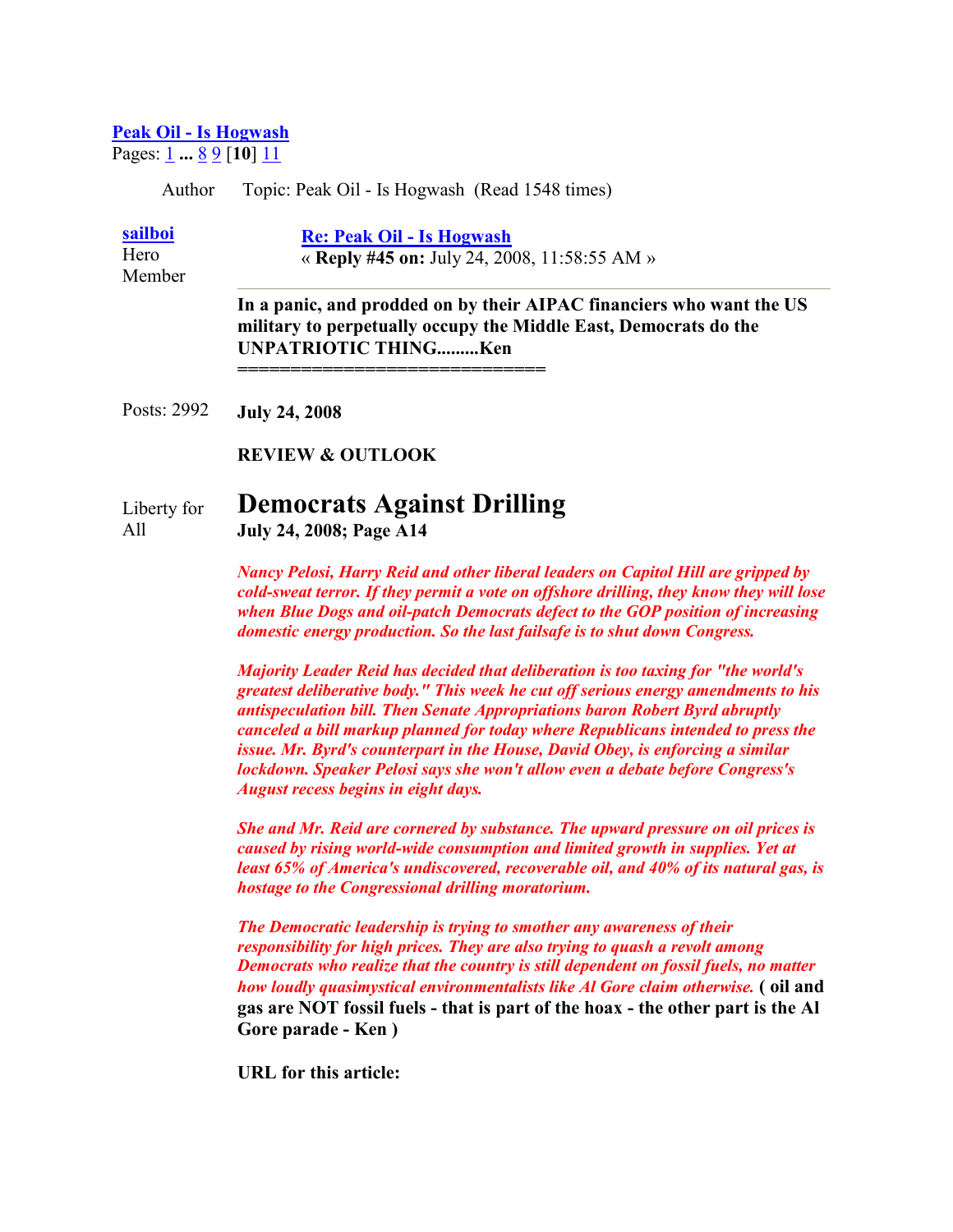## **<http://online.wsj.com/article/SB121685595088379073.html>**

« *Last Edit: July 24, 2008, 12:01:45 PM by sailboi* » Logged

There is danger from all men. The only maxim of a free government ought to be to trust no man living with power to endanger the public liberty. John Adams, Journal, 1772

**[sailboi](http://honestmoneyreport.com/forum/index.php?PHPSESSID=e36360f6bc7f00eb8a4dffa8deee801b&action=profile;u=23) Hero** Member **[Re: Peak Oil -](http://honestmoneyreport.com/forum/index.php?PHPSESSID=e36360f6bc7f00eb8a4dffa8deee801b&topic=9111.msg30622#msg30622) Is Hogwash** « **Reply #46 on:** July 24, 2008, 12:23:07 PM »

**July 23, 2008**

**OPINION**

#### Posts: 2992 **Democrats and Energy: Reality Bites**

### **By COLLIN LEVY July 23, 2008**

Liberty for All

*Former Vice President Al Gore recently took his climate-change show on the road for the benefit of liberal bloggers, Sunday morning TV aficionados and other innocent bystanders. This week he laid out his demand for a miraculous transformation in U.S. energy use over a mere 10 years. As for drilling for more oil? "Absurd," the Nobel Laureate scoffed. "When you're in a hole, stop digging."*

*The same might be said for Mr. Gore. For while his message hasn't changed, the political realities of the energy debate have. Suddenly, Mr. Gore's inconvenient speechifying only tightens the vise Democrats find themselves in over drilling.*

*Voters' pocketbooks are now involved, making them more skeptical about climate change -- and about the utility of any policies aimed at influencing climate change. The environmental movement is facing a critical moment. Democrats who support the greenies in their most ambitious goals, and scariest pseudo-scientific rhetoric, suddenly seem woefully out of touch with American voters.*

*Back in June, Barack Obama made hay of John McCain's comment that while opening lands to drilling might not have a short term direct impact on oil supply and prices, it would have a "psychological impact" by sending a signal to consumers and the market that the country was expanding its own resources. "In case you're wondering," Mr. Obama said, "that's Washington-speak for 'it polls well.'"*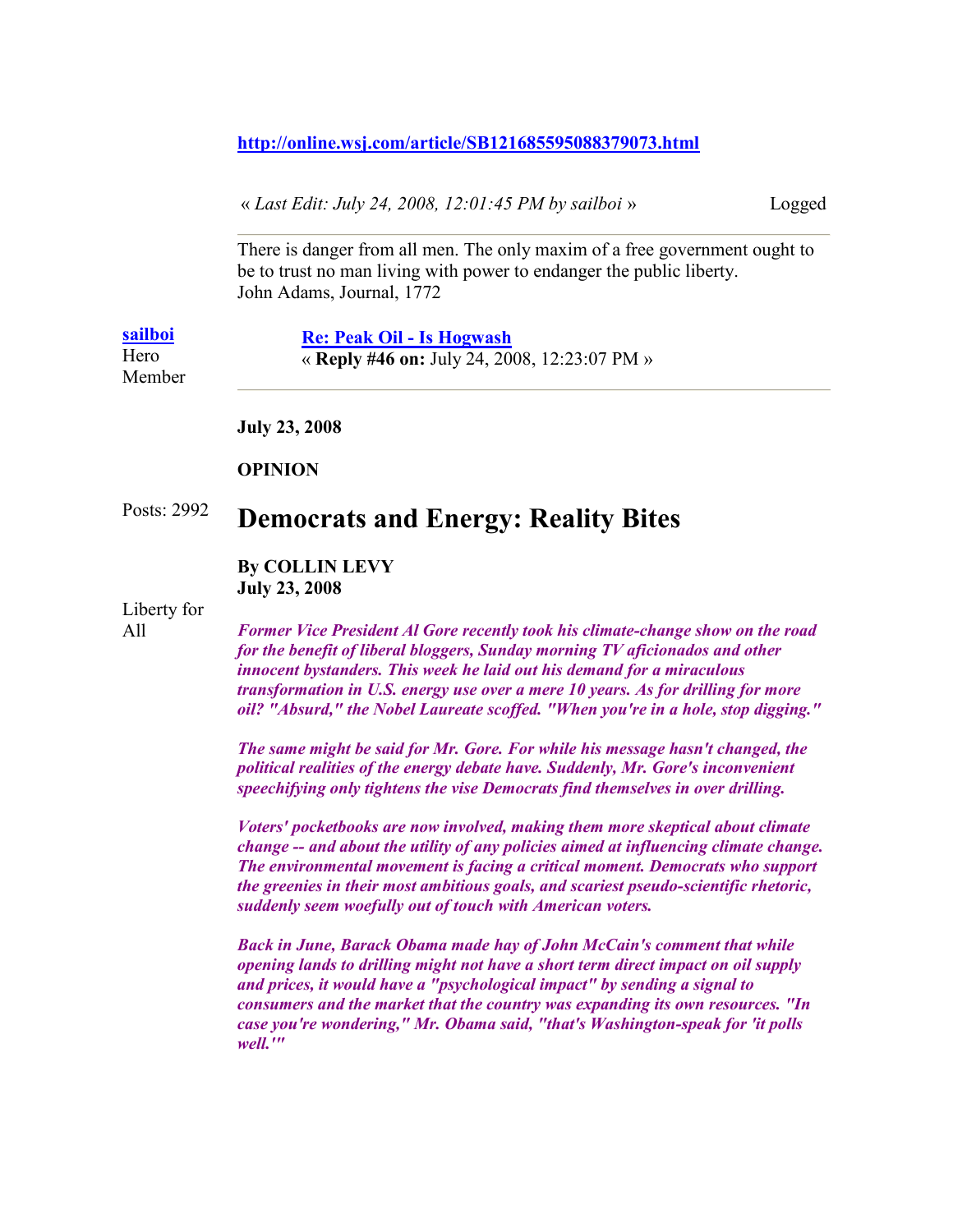*Ho, ho. But oil prices have fallen since President Bush announced his support for more drilling. And polls these days are shifting overwhelmingly in favor of it. More than two-thirds of Americans support expanding drilling along the coasts, and 59% approve of drilling in the Artic National Wildlife Refuge, according to a Reuters-Zogby poll. The worst news for Democrats is that support for drilling is now a majority opinion even in their own constituency.*

*The quandary for Majority Leader Harry Reid, House Speaker Nancy Pelosi et al. is how to keep irate environmentalists inside the tent while still meeting voter demand for lower prices. Raging against oil companies and Wall Street may get you through a news cycle or two, but it's not a solution.*

*As recently as April, the environmental agenda was a progressive's happy-clappy laundry list: A windfall profits tax, plans to sue OPEC, and even some pricegouging investigations of the oil-industrial complex. June saw Senate Democrats' embarassing failure to move a cap-and-trade bill. Now they aren't doing much besides fighting for a crackdown on oil speculators. No doubt they will claim that this week's share climbdown in oil prices is the result. But, by their nature, market speculators frequently shift their bets and estimates. That's what's happening now, as almost everybody agrees that whatever the long-term challenges, oil supply is adequate to meet demand at prices equivalent of \$4 gallon for gas in the U.S.*

*Equally empty is Democrats' bright idea for "use it or lose it" legislation, which would presumably punish oil companies so dumb as to be sitting on usable leases at a time of \$140 oil. Are they waiting for lower prices? House Majority Leader Steny Hoyer must have drawn the short lot, since he had to go out and shill for the Democratic story to the press: "Democrats are saying let's drill. Let's explore. Let's get energy for Americans from America and have it for Americans."*

*Such measures are Democrats' first line of defense on drilling, which is to pray for some blind luck. Maybe oil prices will go down on their own and Democrats will no longer have to choose between making the greenies or motorists happy.*

*Even Mr. Gore, though he pretends no longer to be a politician, falls prey to such triangulation: Consider his unwillingness, no matter how dire his view of the climate situation, to endorse nuclear power as the quickest, cleanest replacement for the coal-fired plants that are a big part of the alleged CO2 problem.*

*Mr. Obama has been opposed to nuclear power too, but shows more inclination to throw PC positions over the side for the general election. France and Russia have made nuclear power a central part of their energy strategies. Mr. Obama, if he's elected, will inherit a federal establishment that has been moving unsteadily toward licensing the first new nukes in a generation.*

*None of this is to disparage the long-term prospects of renewables, solar, etc. Such a shift won't come on Mr. Gore's timetable, however, but only when consumers discover new technologies can actually heat their homes and get them to work in the morning at less cost and comparable speed to today's petroleum-based*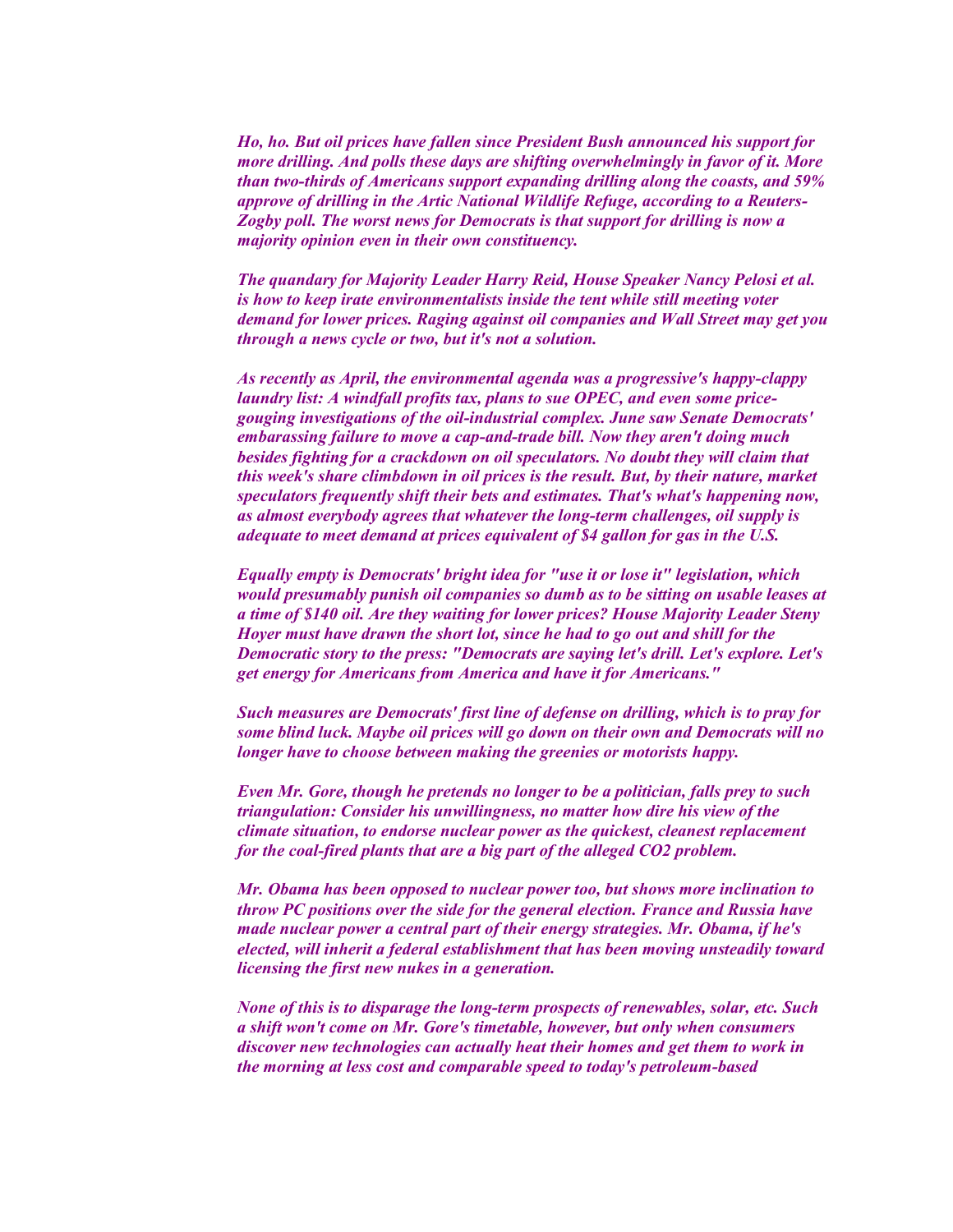*transportation economy.*

*Early-stage prototypes are neat for science shows. They don't inspire confidence in leaders who put all their stock in them before anyone can say how much it will cost in time and money to hook up your car's battery at the station on the way to work.*

*In the meantime, ensuring adequate supplies of oil and gas and coal are tantamount to electoral survival. Democrats, after a long holiday from reality occasioned by cheap oil, are beginning to understand that either they have to take up the challenge of meeting America's need for oil, or voters will find someone who will.*

**Ms. Levy is a senior editorial writer at the Journal, based in Washington.**

**URL for this article: <http://online.wsj.com/article/SB121677132892975481.html>**

Logged

There is danger from all men. The only maxim of a free government ought to be to trust no man living with power to endanger the public liberty. John Adams, Journal, 1772

| sailb | <b>Re: Peak Oil - Is Hogwash</b>             |
|-------|----------------------------------------------|
| -oi   | « Reply #47 on: July 26, 2008, 02:10:26 AM » |
| Hero  |                                              |
| - -   |                                              |

Mem ber Yeah - it's dated, BUT - it's coming true........Ken

[http://www.cera.com/aspx/cda/public1/news/pressReleases/pressReleaseDetails.aspx?](http://www.cera.com/aspx/cda/public1/news/pressReleases/pressReleaseDetails.aspx?CID=8444) [CID=8444](http://www.cera.com/aspx/cda/public1/news/pressReleases/pressReleaseDetails.aspx?CID=8444)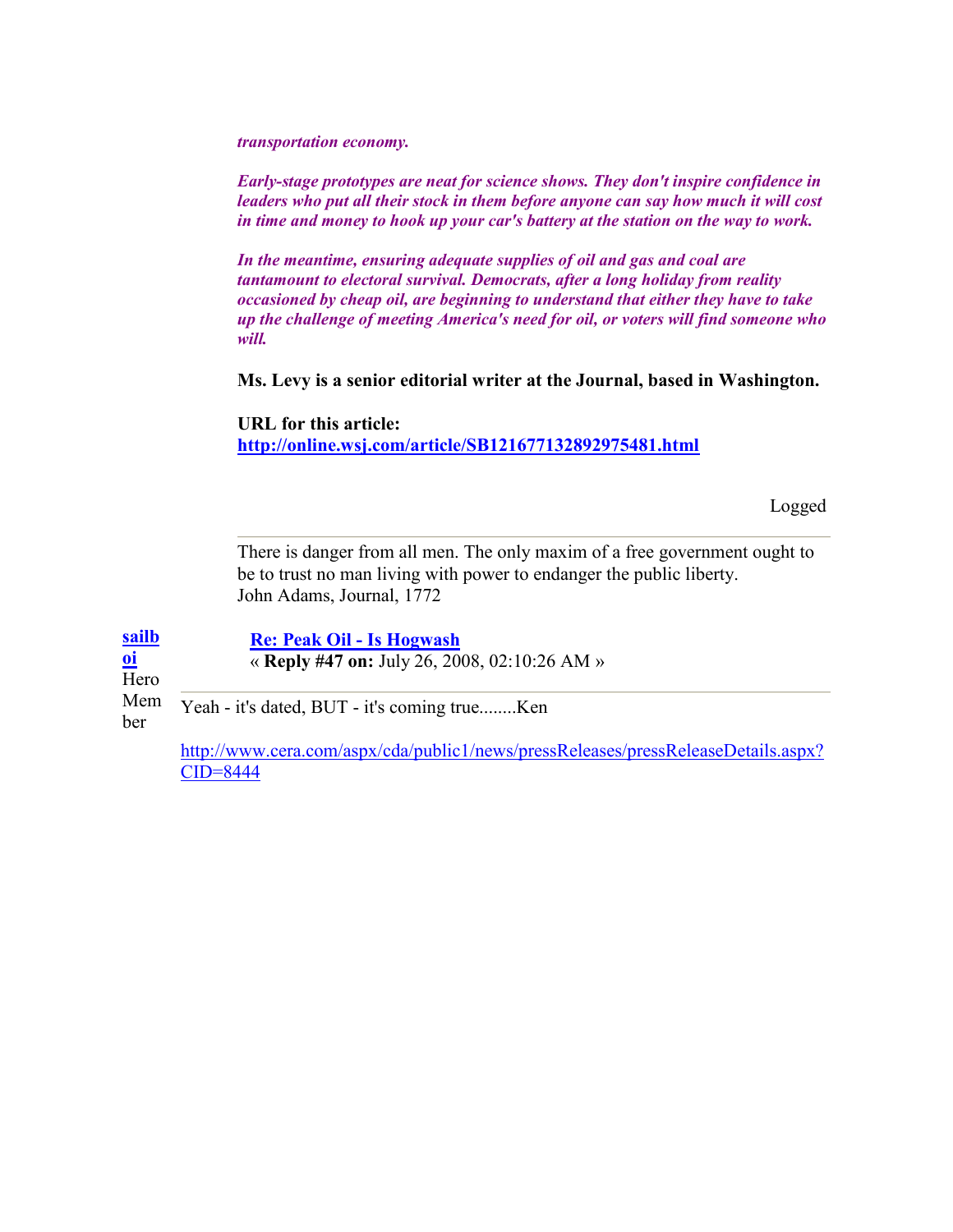

# **Peak Oil Theory – "World Running Out of Oil Soon" – Is Faulty; Could Distort Policy & Energy Debate November 14, 2006**

**Correct Model for Post-2030 Oil Supply is Undulating Plateau**

**In contrast to a widely discussed theory that world oil production will soon reach a peak and go into sharp decline, a new analysis of the subject by Cambridge Energy Research Associates (CERA) finds that the remaining global oil resource base is actually 3.74 trillion barrels -- three times as large as the 1.2 trillion barrels estimated by the theory's proponents -- and that the "peak oil" argument is based on faulty analysis which could, if accepted, distort critical policy and investment decisions and cloud the debate over the energy future.**

**Complete Press Release (see link above - Ken)**

*CAMBRIDGE, Mass., November 14, 2006 – In contrast to a widely discussed theory that world oil production will soon reach a peak and go into sharp decline, a new analysis of the subject by Cambridge Energy Research Associates (CERA) finds that the remaining global oil resource base is actually 3.74 trillion barrels -- three times as large as the 1.2 trillion barrels estimated by the theory"s proponents -- and that the "peak oil" argument is based on faulty analysis which could, if accepted, distort critical policy and investment decisions and cloud the debate over the energy future.*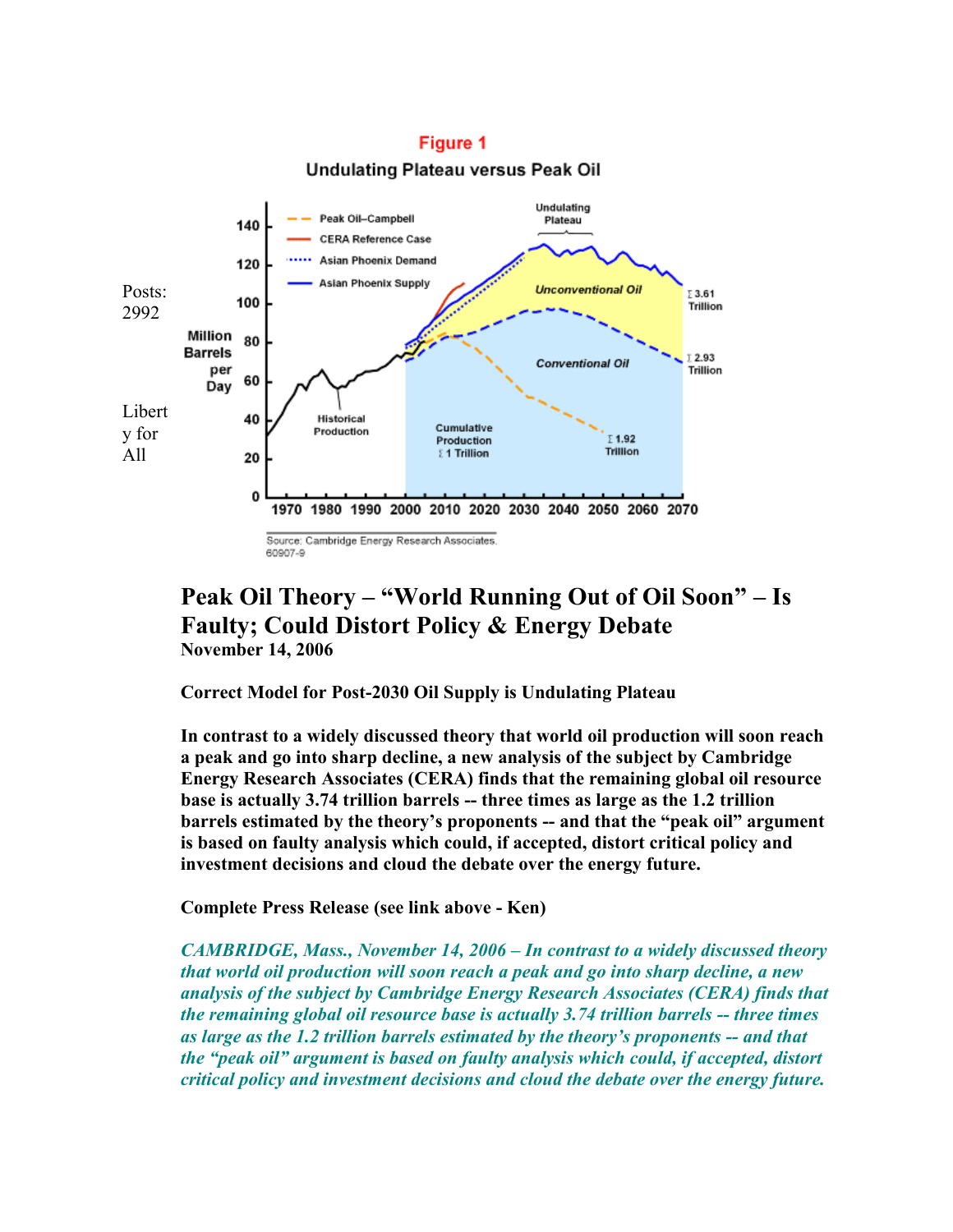*"The global resource base of conventional and unconventional oils, including historical production of 1.08 trillion barrels and yet-to-be-produced resources, is 4.82 trillion barrels and likely to grow," CERA Director of Oil Industry Activity Peter M. Jackson writes in Why the Peak Oil Theory Falls Down: Myths, Legends, and the Future of Oil Resources. The CERA projection is based on the firm"s analysis of fields currently in production and those yet-to-be produced or discovered.*

*"The "peak oil" theory causes confusion and can lead to inappropriate actions and turn attention away from the real issues," Jackson observes. "Oil is too critical to the global economy to allow fear to replace careful analysis about the very real challenges with delivering liquid fuels to meet the needs of growing economies. This is a very important debate, and as such it deserves a rational and measured discourse."*

*"This is the fifth time that the world is said to be running out of oil," says CERA Chairman Daniel Yergin. "Each time -- whether it was the "gasoline famine" at the end of WWI or the "permanent shortage" of the 1970s -- technology and the opening of new frontier areas has banished the specter of decline. There"s no reason to think that technology is finished this time."*

*The report emphasizes the importance of focusing on the critical issues. "It is not helpful to couch the debate in terms of a superficial analysis of reservoir constraints. It will be aboveground factors such as geopolitics, conflict, economics and technology that will dictate the outcome." The report also points to such aboveground questions as timing and openness to investment, infrastructure development, and the impact of technological change on demand for oil.*

|                      | (billions of barrels)    |                            |                       |           |        |                          |                |  |
|----------------------|--------------------------|----------------------------|-----------------------|-----------|--------|--------------------------|----------------|--|
|                      | Cumulative<br>Production | OPEC<br><b>Middle East</b> | Other<br>Conventional | Deepwater | Arctic | Enhanced<br>Oil Recovery | Extra<br>Heavy |  |
| Rest of the World    | 813                      | 662                        | 378                   | 50        | 110    | 510                      | 277            |  |
| <b>United States</b> | 234                      | $\overline{\phantom{a}}$   | 19                    | 8         | 5      | 76                       |                |  |
| Canada               | 31                       |                            |                       | 3         | 3      | 6                        | 167            |  |
| Total                | 1,078                    | 662                        | 404                   | 61        | 118    | 592                      | 444            |  |

**Global Resources, Conventional and Unconventional, CERA Pro** 

Source: United States Geological Service, World Petroleum Assessment 2000, Cambridge Energy Research Associates,

Logged

There is danger from all men. The only maxim of a free government ought to be to trust no man living with power to endanger the public liberty.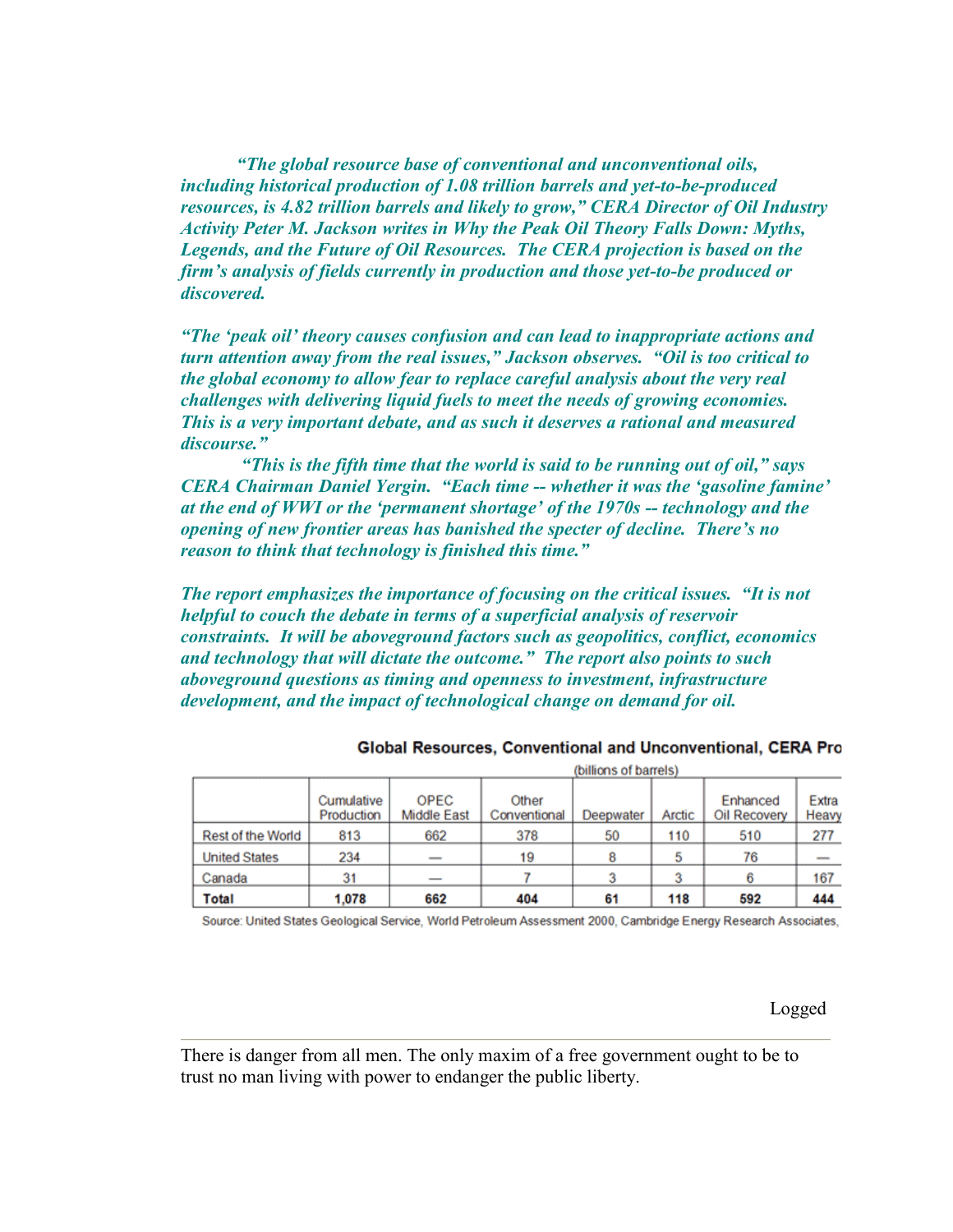John Adams, Journal, 1772

**[sailboi](http://honestmoneyreport.com/forum/index.php?PHPSESSID=e36360f6bc7f00eb8a4dffa8deee801b&action=profile;u=23)** Hero Member

**[Re: Peak Oil -](http://honestmoneyreport.com/forum/index.php?PHPSESSID=e36360f6bc7f00eb8a4dffa8deee801b&topic=9111.msg30705#msg30705) Is Hogwash** « **Reply #48 on:** July 28, 2008, 11:38:45 AM »

**The above estimate does not include Gull Island etc......Ken**

**<http://www.rense.com/general82/gull.htm>**

#### Posts: 2992 **Gas Price Manipulation And Gull Island Oil**

**By Joel Skousen World Affairs Brief 5-18-8**

All

Liberty for

*It's well and good that Congress vote to stop filling the US Strategic Oil reserve because the US already has billions of barrels in the ground in Alaska--entire oil fields capped and drilled, but kept off the market. The filling of the Strategic Petroleum reserve is merely one more attempt to keep fuel in short supply. I will be blunt. There is a conspiracy to raise fuel prices and it is pernicious. No one is targeting the collusion we see daily between the oil companies.*

*Fred Cederholm in a Baltimore Blog noted these careful observations during the latest and suspicious run up in gas prices--too rapid and too well coordinated to be a result of natural market demands. "It must have been some pricing strategy by all of the fuel retailers because the spike [of 13 cents a gallon] occurred everywhere, regardless of the company or the brand, at almost the same moment [within 2 hours]... I had already been on-line checking world-wide news and developments when a friend and neighbor stopped at the house to tell me I had better fill up immediately because a price jump was coming. I logged off and topped off my gas supplies for all of my fuel thirsty vehicles and gizmos. I then went back on-line to find out why the spike occurred. I found not one single development, catastrophe, or explanation. I found nothing to justify the jump!" Later, the media will always be fed some event used to justify the increase, just like their servile explanations that "the stock market rose today due to some company performing better than expected." Nonsense.*

#### *PUBLIC NEEDS TO DEMAND OPENING OF THE GULL ISLAND OIL FIELD*

*I have long maintained that the US government is purposely keeping US oil discoveries off the market in order to allow insider oil companies to drive up prices and save US supplies for the next war. Evidence continues to confirm that charge. A massive oil/natural gas field exists under Gull Island, located in the waters of Prudhoe Bay in Alaska, according to Lindsay Williams. Williams was an Alaska oil*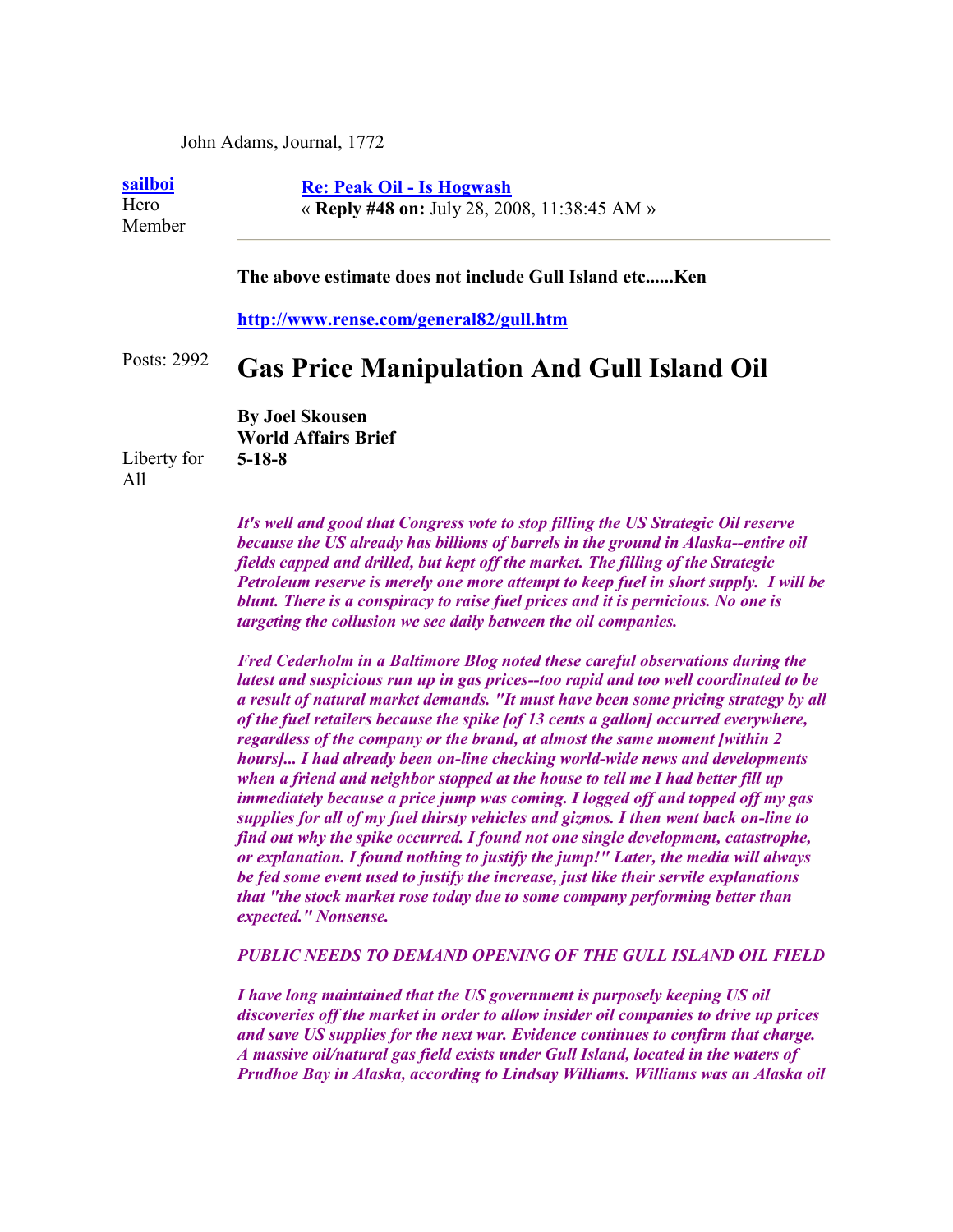*field Chaplain who was so successful at boosting moral during the building of the Alaskan pipeline that he was given special access to many high level meetings at the Atlantic Richfield company. At one of those meetings, he witnessed, first hand, discussions confirming a successful find of a massive new oil field near Prudoe Bay in Alaska--at Gull Island the day before the meeting.*

*A few days later, the chief operating officer of Atlantic Richfield for Alaska, Ken Fromm, who had invited Williams to the meeting, called him and told him he must never mention this new discovery--that the US government had classified it and was ordering it capped. It is still being held off the market and is not part of the environmental lock-down of oil in the Arctic National Wilderness. Williams was given a British Petroleum memoranda [probably by Fromm] which related the statements of upper echelon oil officials from Arco which said that Gull Island would be kept under wraps, limiting domestic supplies so Americans would someday see prices hit up to \$10 a gallon at the pump.*

*Lindsey Williams decided to violate that informal ban and publish a book, The Energy Non-Crisis, about the scandal. Ken Fromm was finally fired by Atlantic Richfield for allowing Williams in on the meeting and for helping correct technical details in Williams' book. He told Williams that the Powers That Be were making sure his book would be suppressed and would not get any establishment media coverage.*

*Here's an excerpt from Chapter 17 The Energy Non-Crisis. The entire book is online and on U-tube videos: [http://educate](http://educate-yourself.org/cn/lindsywillaimsvideos22may07.shtml)[yourself.org/cn/lindsywillaimsvideos22may07.shtml](http://educate-yourself.org/cn/lindsywillaimsvideos22may07.shtml)*

*"Gull Island just proved what the oil companies have believed for some time. It authenticated the seismographic findings. Seismographic testing has indicated that there is as much crude oil on the North Slope of Alaska as in Saudi Arabia. Since the Gull Island find proved to be seismographically correct, then the other testings are correct also. There are many hundreds of square miles of oil under the North Slope of Alaska.*

*"To clarify what I am about to say, let me first re-emphasize that the government permitted the oil companies to drill and prove many sites (subsequently making them cap the wells and keep the proof of the finds secret), but they do not allow them to produce from the wells. This is why I have referred (below) to a number of wells having been drilled (after I left the North Slope). The only production permitted is from the small area of the North Slope.*

*"Gull Island is located five miles off shore from Prudhoe Bay. It is in the Beaufort Sea. The chemical structure of the oil at Gull Island is different from that of the oil in the Prudhoe Bay field and the pressure of the field is different, proving that it is a totally different pool of oil from that at Prudhoe Bay... Three wells have been drilled, proven, and capped at Gull Island. The East Dock well also hit the Gull Island oil pool (you can tell by the chemical structure). For forty miles to the east of Gull Island, there has not been a single dry hole drilled, although many wells have*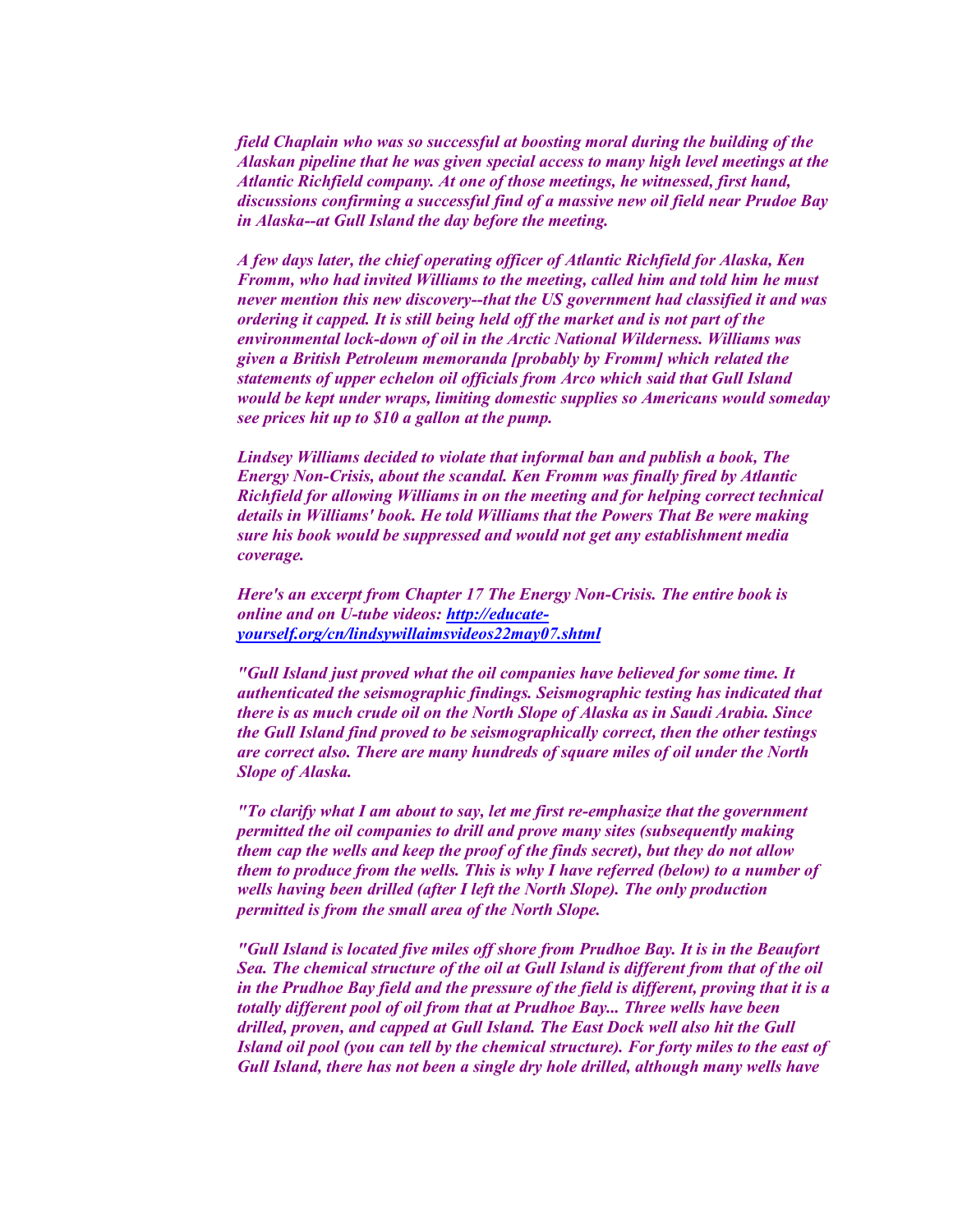*been drilled. This shows the immensity of the size of the field.*

*"Only recently, just west of Gull Island, the Kuparuk oil field has been drilled. Again, this is a totally separate pool of oil from either the Prudhoe Bay field or the Gull Island field. The chemical make up of the field and the pressure of the field is different from the others, proving it to be a totally separate pool of oil. In an entirely different area of the North Slope than the 100-square-mile area of the Prudhoe Bay field, the Kuparuk field is approximately 60 miles long by 30 miles wide and contains approximately the same amount of oil as the Prudhoe Bay field.*

*"From 1973 through 1980 we were being told continually that America was in the midst of a major energy crisis, yet no oil production was allowed from the Kuparuk field. It wasn't until 1981 that permission was finally granted for production. Why the delay--if there really was a crisis? The reason Mr. X made the statement that there is as much crude oil on the North Slope of Alaska as in all of Saudi Arabia is because the oil companies have drilled all over the North Slope and have proven there is that much oil there, but still they are only allowed to produce from the small area."*

*"Americans will also be shocked to know that almost all Alaskan crude is shipped overseas (most to Japan) while America has to import most of its oil. "Possibly you have heard it stated that the Alaskan crude oil has such a high sulphur content that it cannot be refined by most oil refineries in the U.S. We are being told that this is the reason why the Alaskan oil is not helping to solve America's energy crisis. This is also the excuse that is being used for shipping Alaskan crude oil to other countries. It has also been reported that major power companies are even telling this to their customers, using it to justify their need for rate increases....[However] An August 11, 1980, analysis of the Prudhoe Bay crude oil, which is flowing in the Trans-Alaska Oil Pipeline, reads as follows: Sulphur content - 0.9% The sulphur content of the Prudhoe Bay Alaskan oil is low in comparison to oil from other sources in the U.S., as well as many foreign oils."*

**World Affairs Brief - Commentary and Insights on a Troubled World.**

**Copyright Joel Skousen. Partial quotations with attribution permitted.** 

**Cite source as Joel Skousen's World Affairs Brief [http://www.worldaffairsbrief.com](http://www.worldaffairsbrief.com/)**

Logged

There is danger from all men. The only maxim of a free government ought to be to trust no man living with power to endanger the public liberty. John Adams, Journal, 1772